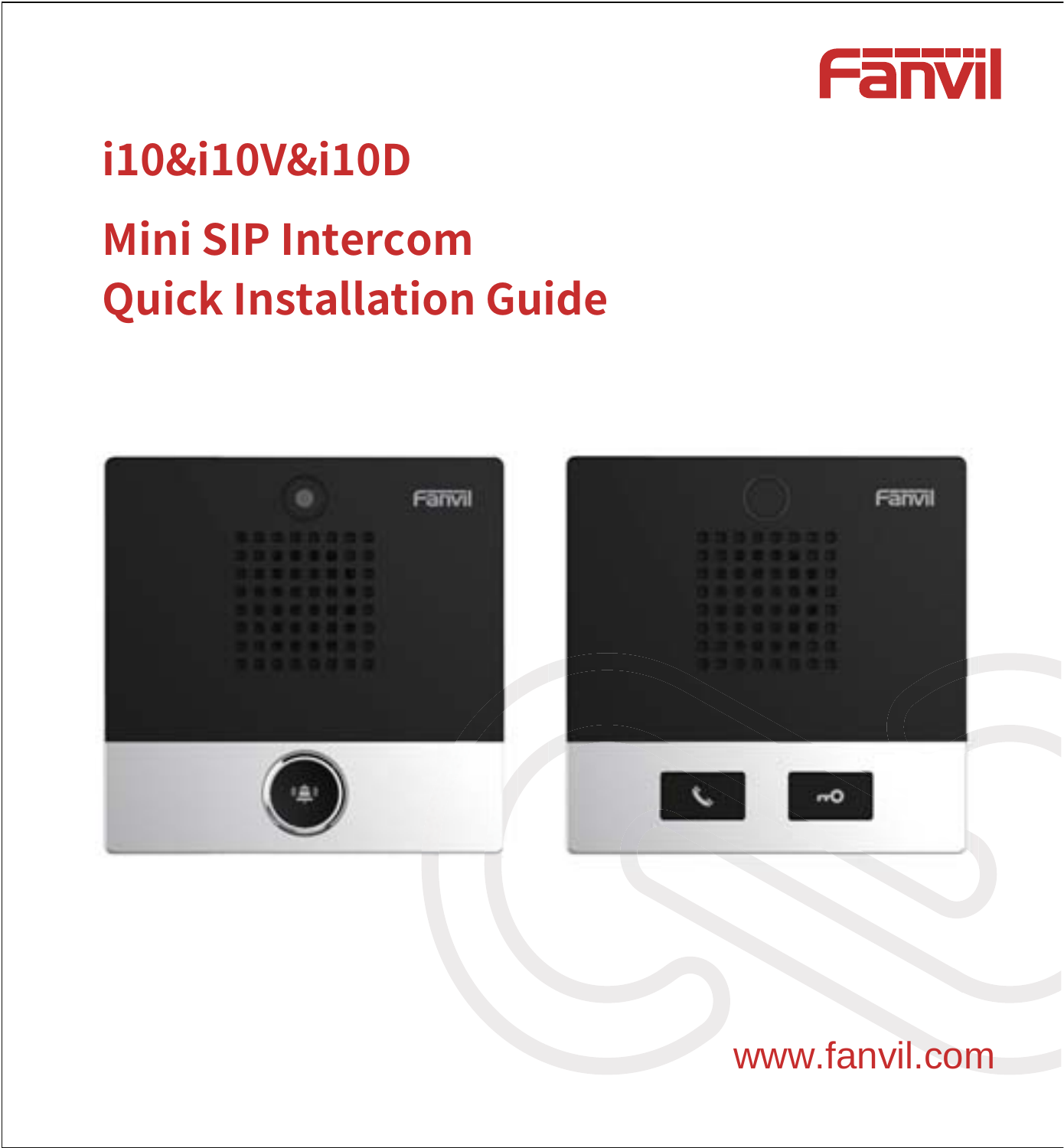### **Package Contents**



# **<sup>** $\bullet$ **</sup>** Physical specification

| Device size | 88 x 88 x 31 (mm)     |
|-------------|-----------------------|
| i10         | No camera, 1 button   |
| i10V        | With camera, 1 button |
| i10D        | No camera, 2 button   |

#### **1) Panel**

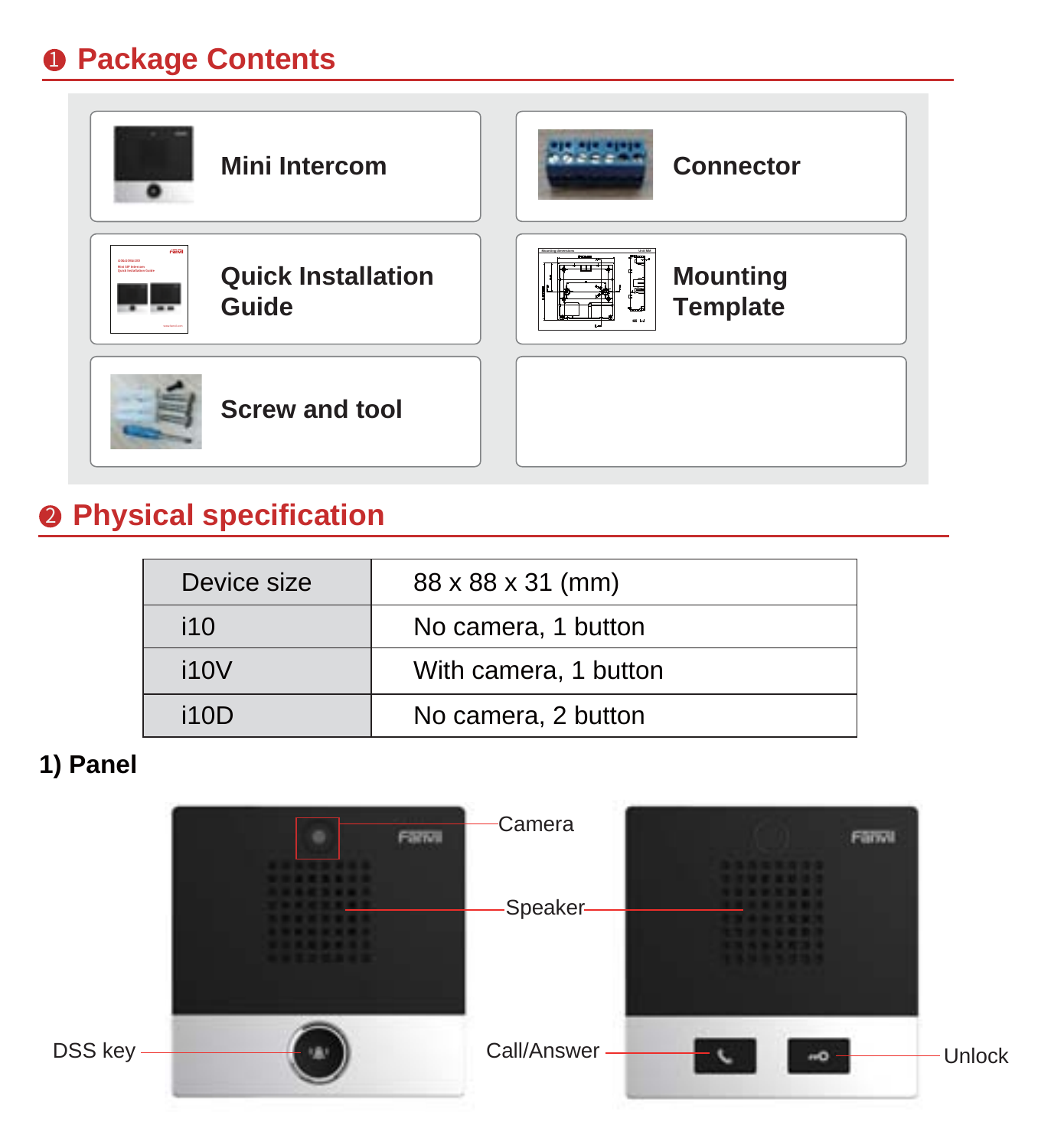#### **2) Interface description**

Open the rear case of the device, there is a row of terminal blocks for connecting the power supply, indoor switch. The connection is as follows:





1) **Wall Mount:** Attach the installation dimension drawing to the position to be installed, use the electric drill to punch the hole in the 2 screw holes marked, and use the hammer to drive the screw into the drilled hole.

**Built-in:** Attach the installation dimension drawing to the position to be installed, open a groove of the same size according to the size, use the electric drill to punch the hole in the 2 screw holes marked, and use the hammer to drive the screw into the drilled hole.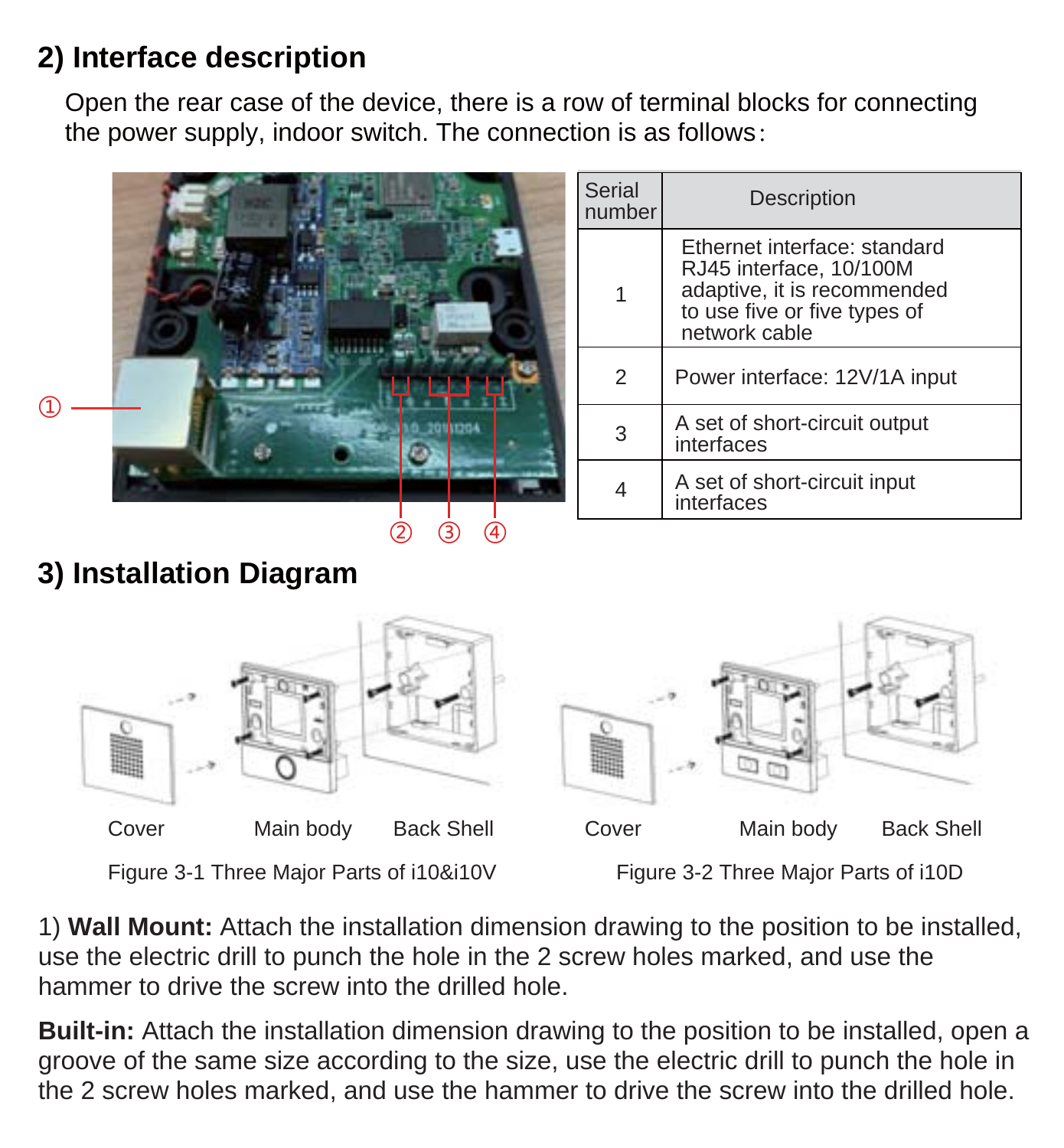2) Remove the cover;

3) Use a screwdriver to remove the 4 screws on the main body to separate the main body from the rear case;

4) Pass all the wires through the hole in the lower right corner of the bottom case. All lines must be reserved for a length of 15~20CM;

5) **Wall Mount:** Align the bottom case with the position of the screw hole that was previously punched on the wall, and screw in the two screws with a screwdriver to fix the bottom case to the wall;

**Built-in:** Place the bottom case into the previously opened groove and screw in the two screws with a screwdriver to secure the bottom case to the wall;

6) Test whether there is electricity by doing the following:

Long press DSS key for 3 seconds(after power-on for 30 seconds), and when the speaker beeps rapidly, press DSS key again quickly, the beeps stop ,the intercom will report the IP address by itself. If the work is normal, continue with the next steps.

7) Lock the 4 screws removed in step 3;

8) Cover the cover removed in step 2;

## **4) Searching Mini Intercom**

There are two methods as shown below to search the device.

#### **Methods 1:**

Open the iDoorPhone Network Scanner, click the Refresh button to search the device and find the IP address.

(Download address http://download.fanvil.com/tool/iDoorPhoneNetworkScanner.exe )



#### **Method 2:**

Long press DSS key for 3 seconds(after power-on for 30 seconds), and when the speaker beeps rapidly, press DSS key again quickly, the beeps stop ,the intercom will report the IP address by itself.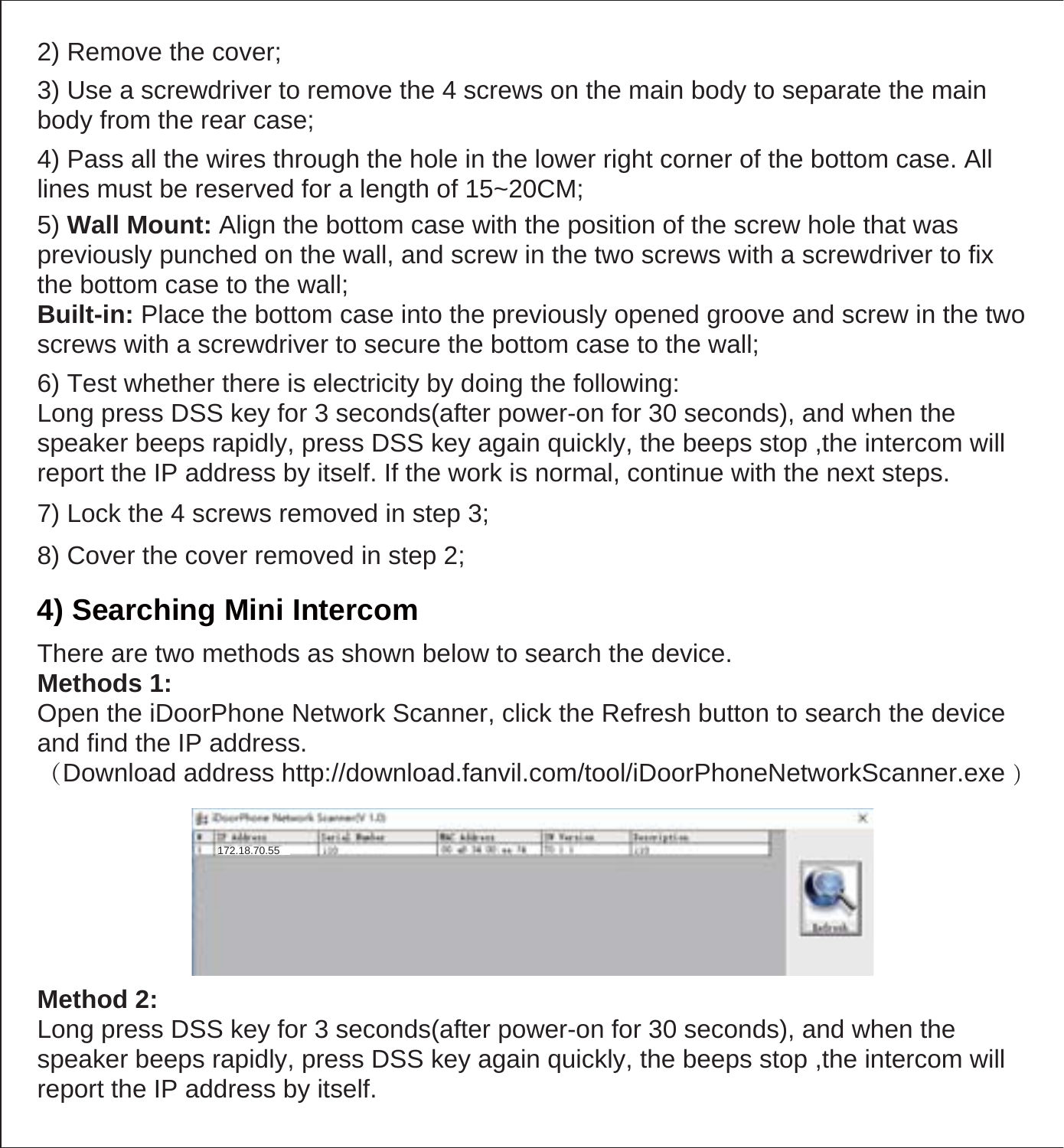In addition, device provides the device surface DSS key operation to switch IP address acquisition mode:

In the standby mode, long-press the speed dial button for 3 seconds and the beep will last for 5 seconds. Within 5 seconds, press the speed dial button three times quickly to switch to the network mode.

If it is in the mode of DHCP and doesn't receive the IP address, switch it to the mode of static IP (192.168.1.128), broadcast the IP address after the successful switch.

If it is in the mode of static IP address (192.168.1.128), switch it to the DHCP mode, broadcast the IP address after the successful switch.

If it is in the mode of DHCP and obtain the IP address, the mode will not be switched and directly broadcast the IP.

#### **5) Mini Intercom Configuration**

#### **Step 1: Log in the WEB admin interface of the device**

Input IP address (e.g.http://172.18.70.55) into address bar of PC's web browser. The default user name and password are both admin

| User:     | somin   |  |
|-----------|---------|--|
| Password: |         |  |
| Language: | English |  |
|           | Logon   |  |

#### **Step 2: Add SIP account**

Set SIP server address, port, user name, password and SIP user with assigned SIP account parameters. Select <enable registration>, click <Apply> to take effect.

| -     | <b>ENGINE 1</b>                     |                |                                     |          |
|-------|-------------------------------------|----------------|-------------------------------------|----------|
|       | <b>Marine Service</b> and           |                |                                     |          |
| -     | <b>All Color</b>                    | <b>Service</b> | $-0.0000$                           | $\cdots$ |
|       | <b>Contractor</b>                   | $1 -$          | <b>CALL AND</b>                     | $+$      |
| Allen | <b>Parties Service</b>              | <b>College</b> |                                     |          |
|       | <b>COLOR</b>                        |                | <b>Mark Council</b>                 |          |
| ----  |                                     |                |                                     |          |
|       | <b><i><u>Printed</u></i></b>        |                | <b>UP Schutz Jt</b>                 |          |
| ---   | <b>Sales Address</b>                | <b>SHEART</b>  | <b>SENSIBILITY</b>                  |          |
|       | <b>Senat Aven</b>                   |                | <b>SEARCH</b>                       |          |
| ---   | <b><i><u>School Support</u></i></b> |                | Transact divisions                  |          |
|       | <b>Genetics Systems</b>             |                | <b>SERVICE CONTRACT</b>             |          |
|       |                                     |                |                                     |          |
| --    | <b>Service And</b>                  |                | <b>System More Stands Assistant</b> |          |
|       | the day of the                      | -              | Stating Statistics and CO.          | $\sim$   |
| ---   | <b>Service</b>                      |                |                                     |          |
|       | <b><i><u>International</u></i></b>  |                |                                     |          |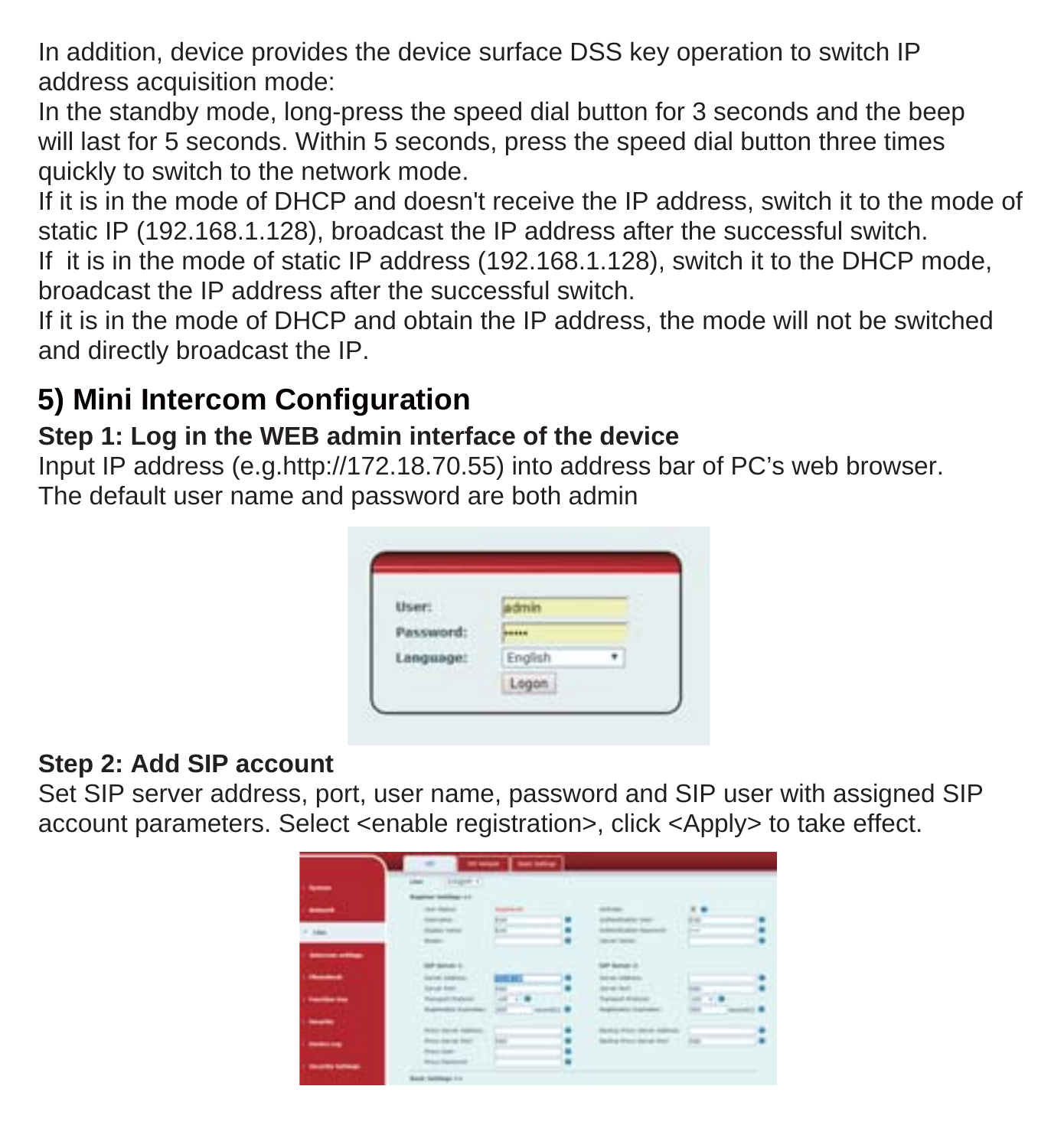#### **Step 3: Set DSS key**

Set DSS key speed dial parameters, as shown below, click "Apply"to save this setting. **Type:** Hot key.

**Number 1:** The DSS Key will dial to this Number 1.

**Number 2:** If number 1 is unavailable, it will be transferred to number 2.

**Line:** Working line.

**Subtype:** Speed Dial.

| For 1 The Corp. Same Line 1994 -<br>The Software County County Parks<br><b>TATALE</b><br>$\begin{bmatrix} 0 & 0 & 0 \\ 0 & 0 & 0 \\ 0 & 0 & 0 \end{bmatrix} \begin{bmatrix} 0 & 0 & 0 \\ 0 & 0 & 0 \\ 0 & 0 & 0 \end{bmatrix}$<br>(Sporting +) (congres) +) (division) +)<br>1 Miles<br><b>COMP.</b><br>+Televal +1<br><b>Visito</b><br><b>Torre</b><br>and the con-<br>$\overline{\mathbf{u}}_{\text{D}}$<br><b>County</b><br>$\mathcal{L}_{\mathcal{A}}$<br><b>AT DEPART 1973</b><br># Lauffa<br><b>Chevrolet college</b><br>Thurs.<br>$-$<br>Chief Li<br><b>PERSONAL PROPERTY</b><br>Families how<br>---<br>- Seeka tea | <b>Cheston</b>    | <b>SYLVIAN</b> |  |  |  |  |
|----------------------------------------------------------------------------------------------------------------------------------------------------------------------------------------------------------------------------------------------------------------------------------------------------------------------------------------------------------------------------------------------------------------------------------------------------------------------------------------------------------------------------------------------------------------------------------------------------------------------------|-------------------|----------------|--|--|--|--|
|                                                                                                                                                                                                                                                                                                                                                                                                                                                                                                                                                                                                                            | <b>L. Balance</b> |                |  |  |  |  |
|                                                                                                                                                                                                                                                                                                                                                                                                                                                                                                                                                                                                                            |                   |                |  |  |  |  |
|                                                                                                                                                                                                                                                                                                                                                                                                                                                                                                                                                                                                                            |                   |                |  |  |  |  |
|                                                                                                                                                                                                                                                                                                                                                                                                                                                                                                                                                                                                                            |                   |                |  |  |  |  |
|                                                                                                                                                                                                                                                                                                                                                                                                                                                                                                                                                                                                                            |                   |                |  |  |  |  |
|                                                                                                                                                                                                                                                                                                                                                                                                                                                                                                                                                                                                                            |                   |                |  |  |  |  |
|                                                                                                                                                                                                                                                                                                                                                                                                                                                                                                                                                                                                                            |                   |                |  |  |  |  |
|                                                                                                                                                                                                                                                                                                                                                                                                                                                                                                                                                                                                                            |                   |                |  |  |  |  |

#### **Step 4: Set the Intercom parameters**

| -                        | Book Settings 2 to 11                               |              |                                             |                   |            |
|--------------------------|-----------------------------------------------------|--------------|---------------------------------------------|-------------------|------------|
|                          | brake Cal motive                                    | 6.6          |                                             |                   |            |
| -                        | Studio July or from:                                | 4.0          | Auto transpirate former                     |                   | 5-March 21 |
|                          | <b>Franke Direct Hode:</b>                          |              | Disable Phila Fie Rings                     |                   |            |
| 1.144                    |                                                     |              |                                             |                   |            |
|                          | Not listening.                                      | $\mathbf{r}$ | <b>CALLANTIC</b>                            | <b>CONTRACTOR</b> |            |
| 1. Sedamized politicians | Todayk are Note.<br><b>Blade Packlobal Scoretta</b> |              | Delast Dul Husey<br>Evalua Adveral Expenses | $-$ man $+$ .     |            |
|                          |                                                     | $-$          |                                             |                   |            |
| <b>Planshoot</b>         | <b>Shutter Resimbed Subjects List. # @</b>          |              | <b>EKable Country Code:</b>                 | $\sim$            |            |
|                          | <b>Startes Caller</b>                               |              | Alad Gallery, CO 2121                       |                   |            |
| <b>Francisco May</b>     |                                                     |              |                                             |                   |            |
|                          | also in can.                                        |              | F/R 54 (Folke)                              |                   |            |
| <b>Service</b>           | Health Life and Dear and The                        |              | Rolls 2RC Service                           |                   |            |
| <b>Bandard Ford</b>      | sile State Farrell.                                 | $-200 + 10$  | contact or seem the forest Carbon           |                   |            |
|                          | Lal busine filler.                                  |              |                                             |                   |            |
| <b>Security Settings</b> |                                                     |              |                                             |                   |            |
|                          | <b>Excess Chall Director In L.</b>                  |              |                                             |                   |            |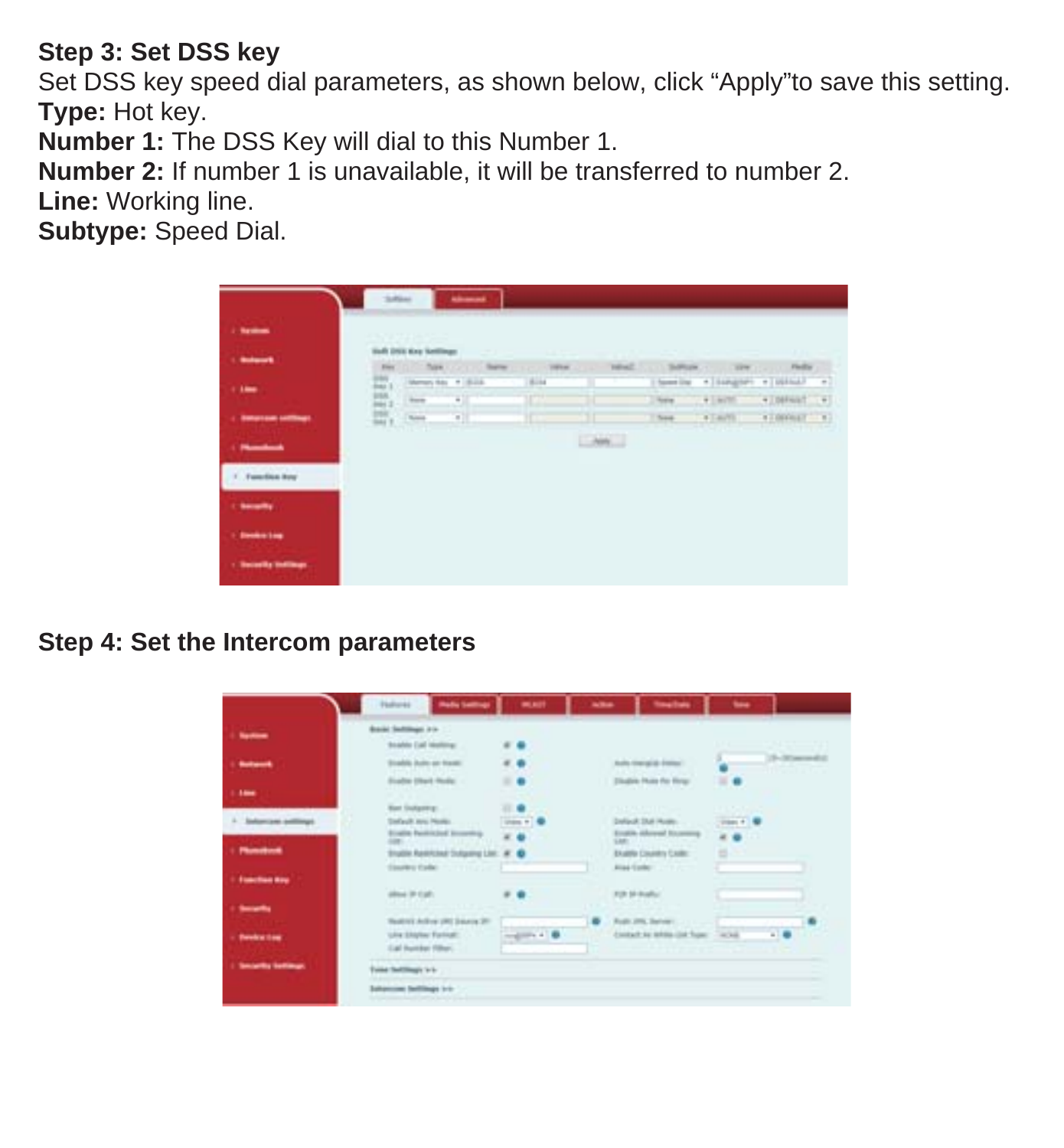#### **Step 5: Set the security function**

1 set of short-circuit input and output settings, tamper alarm server settings.

| <b>School</b>                   | <b>English Syndical</b>                 |                                                                                                                                                                                                                                                                                                                                                                |                       | $11 - 4000$                             |
|---------------------------------|-----------------------------------------|----------------------------------------------------------------------------------------------------------------------------------------------------------------------------------------------------------------------------------------------------------------------------------------------------------------------------------------------------------------|-----------------------|-----------------------------------------|
|                                 | Input & National Warrent Address:       |                                                                                                                                                                                                                                                                                                                                                                |                       |                                         |
| <b>COMPOSE</b>                  |                                         | Manager Sile H. John Davidseley Council of your crime.<br>to a statement with a statement                                                                                                                                                                                                                                                                      |                       | in air tit in cars in this future was a |
|                                 |                                         |                                                                                                                                                                                                                                                                                                                                                                | L. Harry              |                                         |
| <b>Selection continue</b>       |                                         |                                                                                                                                                                                                                                                                                                                                                                |                       |                                         |
|                                 | leased bettings on                      |                                                                                                                                                                                                                                                                                                                                                                |                       |                                         |
|                                 | <b>Indeed Intifficat inc.</b>           |                                                                                                                                                                                                                                                                                                                                                                |                       |                                         |
|                                 | <b>Trauwed By STAR Aing Ture:</b>       |                                                                                                                                                                                                                                                                                                                                                                | ٠<br>$1 + 1$          |                                         |
| - Handley Avy                   | <b>Sigared In 195 Frances</b>           |                                                                                                                                                                                                                                                                                                                                                                | im.<br>٠              |                                         |
|                                 | <b>Triggeomet der SPRI Reviewer</b>     |                                                                                                                                                                                                                                                                                                                                                                | ×<br>$1 - 4$          |                                         |
| <b>Security</b>                 |                                         |                                                                                                                                                                                                                                                                                                                                                                |                       |                                         |
|                                 | 10 Holivaki                             |                                                                                                                                                                                                                                                                                                                                                                |                       |                                         |
|                                 | <b>Theraked Burban</b>                  | $\left\langle \left\langle \left\langle \mu\right\rangle \left\langle \mu\right\rangle \rho\right\rangle \left\langle \left\langle \mu\right\rangle \rho\right\rangle \right\rangle \left\langle \mu\right\rangle \rho\left\langle \left\langle \mu\right\rangle \rho\right\rangle \left\langle \left\langle \mu\right\rangle \rho\right\rangle \right\rangle$ | <b>Small</b> Farabac- | $11 - 40$                               |
|                                 |                                         |                                                                                                                                                                                                                                                                                                                                                                | 2740 Trigged Cada:    | m.                                      |
| <b><i><u>Render Low</u></i></b> | Suited Stager Plutter 57 Wagger By STAK |                                                                                                                                                                                                                                                                                                                                                                |                       |                                         |
| 1. Becarity fertilisan          |                                         |                                                                                                                                                                                                                                                                                                                                                                | 2779 Excel Color:     | Will                                    |